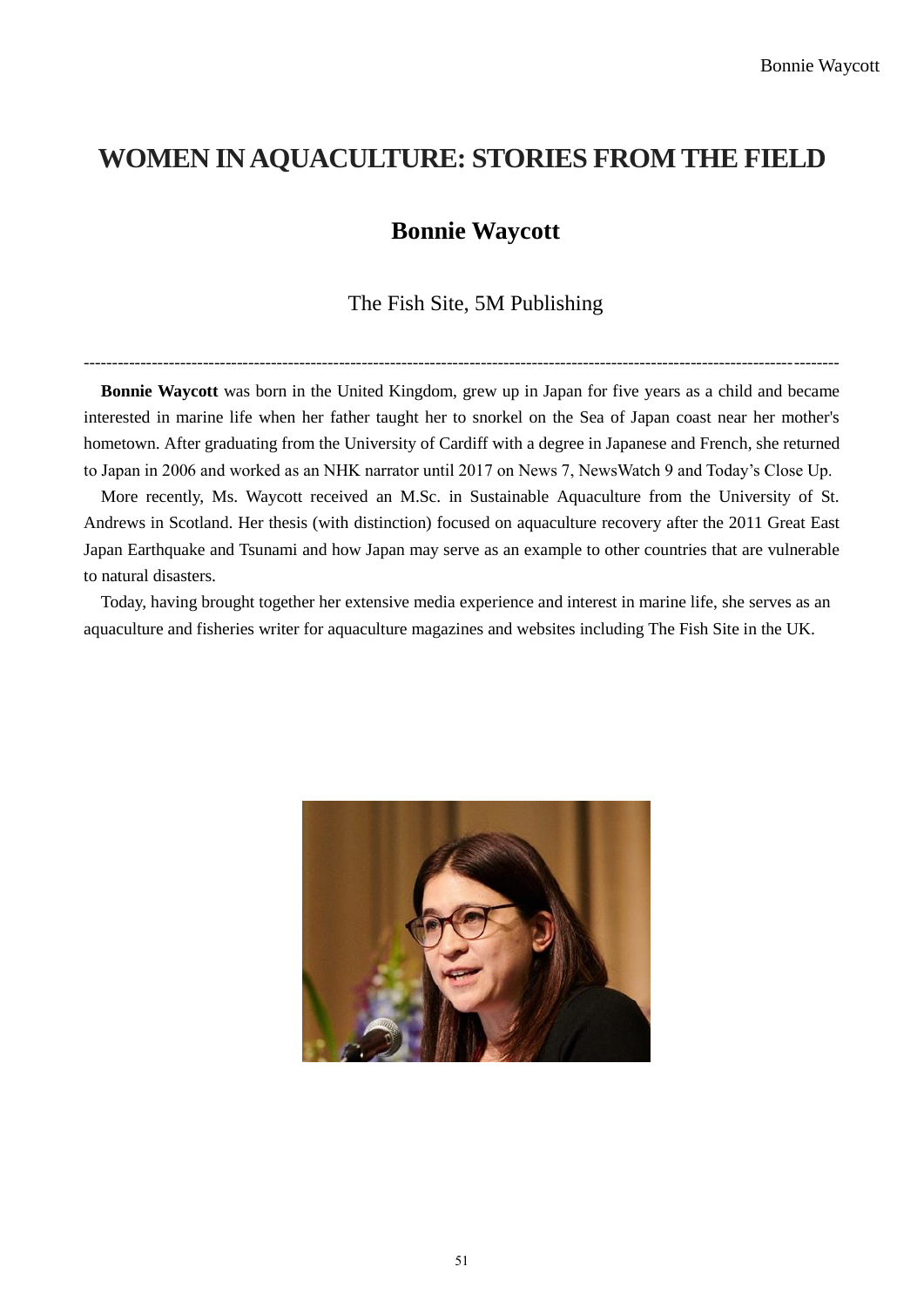# **ABSTRACT**

Today, most of the world's capture fisheries are thought to be fully or overexploited (Finegold, 2009), while climate change and population growth are becoming increasingly significant issues that are likely to impact future global food security. Amidst this, aquaculture is seen as an innovative and sustainable way of producing more food and meeting the rising demand for fish.

As aquaculture continues to grow further, the need to manage its possible impacts (e.g. ecological, social) will become even more important. One way for aquaculture to make a positive impact is to involve more female scientists. According to a 2015 report published by the UN Food and Agriculture Organisation (FAO) titled "The Role of Women in the Seafood Industry," women make up half of the seafood industry's total working population worldwide and are essential contributors with key roles in fisheries, aquaculture, seafood processing and other related services. However, in the case of aquaculture, although 70% of the global workforce is female, some women have limited access to opportunities and resources (Monfort, 2015).

In order to promote women in the aquaculture industry, The Fish Site, an aquaculture and fisheries website in the UK, started a new series called Women in Aquaculture in January 2018, to shed light on the participation of women. A number of women from various countries and backgrounds have been interviewed over the past few months, including a catfish farmer in Nigeria (Lilian Elekwatchi), a women's group in the UK (the Aquagettes), a minnow farmer and bait delivery driver in the USA (Margie Saul) and a specialist in the early detection of ciliate parasites in Singapore (Dr. Giana Gomes).

The vital roles that women play in aquaculture are no surprise to those already in the industry. However, with seafood a key source of nutrition worldwide, an increase in gender equality and an awareness of the roles women play in aquaculture could be crucial for food security. Through its series, The Fish Site aims to give women in aquaculture a platform to share their insights and encourage more women to join the sector. It also hopes to increase awareness among business leaders, enlarge their knowledge about the value that women bring to aquaculture and encourage more women to be considered in new projects or policies. The Women in Aquaculture series will be discussed in more detail during the presentation, with examples of stories, roles and responsibilities in the field.

#### **KEYWORDS**

Aquaculture, Female scientists, Gender equity, Promotion of women, Website series

### **REFERENCES**

- FAO. (2018). The State of World Fisheries and Aquaculture Meeting the Sustainable Development Goals. Licence: CC BY-NC-SA 3.0 IGO. Rome: 1-211 (Available online at: http://www.fao.org/3/I9540EN/i9540en.pdf)
- Finegold, C. (2009). The importance of fisheries and aquaculture to development. In: Wrammer, P., Cullberg, M., and Ackefors, H. (eds.). In: Fisheries, Sustainability and Development. The Royal Swedish Academy of Agriculture and Forestry, Stockholm, Sweden: 353 - 364 (Available online at: http://pubs.iclarm.net/resource\_centre/WF\_2546.pdf)
- Monfort, M.C. (2015). The role of women in the seafood industry. Globefish Research Programme, Vol. 119, Rome, FAO 2015:  $1 - 67$  (Available online at:

http://www.marketing-seafood.com/media/files/final\_executive\_summary\_gl.pdf)

The Fish Site Women in Aquaculture series by 5M Publishing (2018). (Available online at: https://thefishsite.com/articles/women-in-aquaculture-new-series-launched#seriesEntries)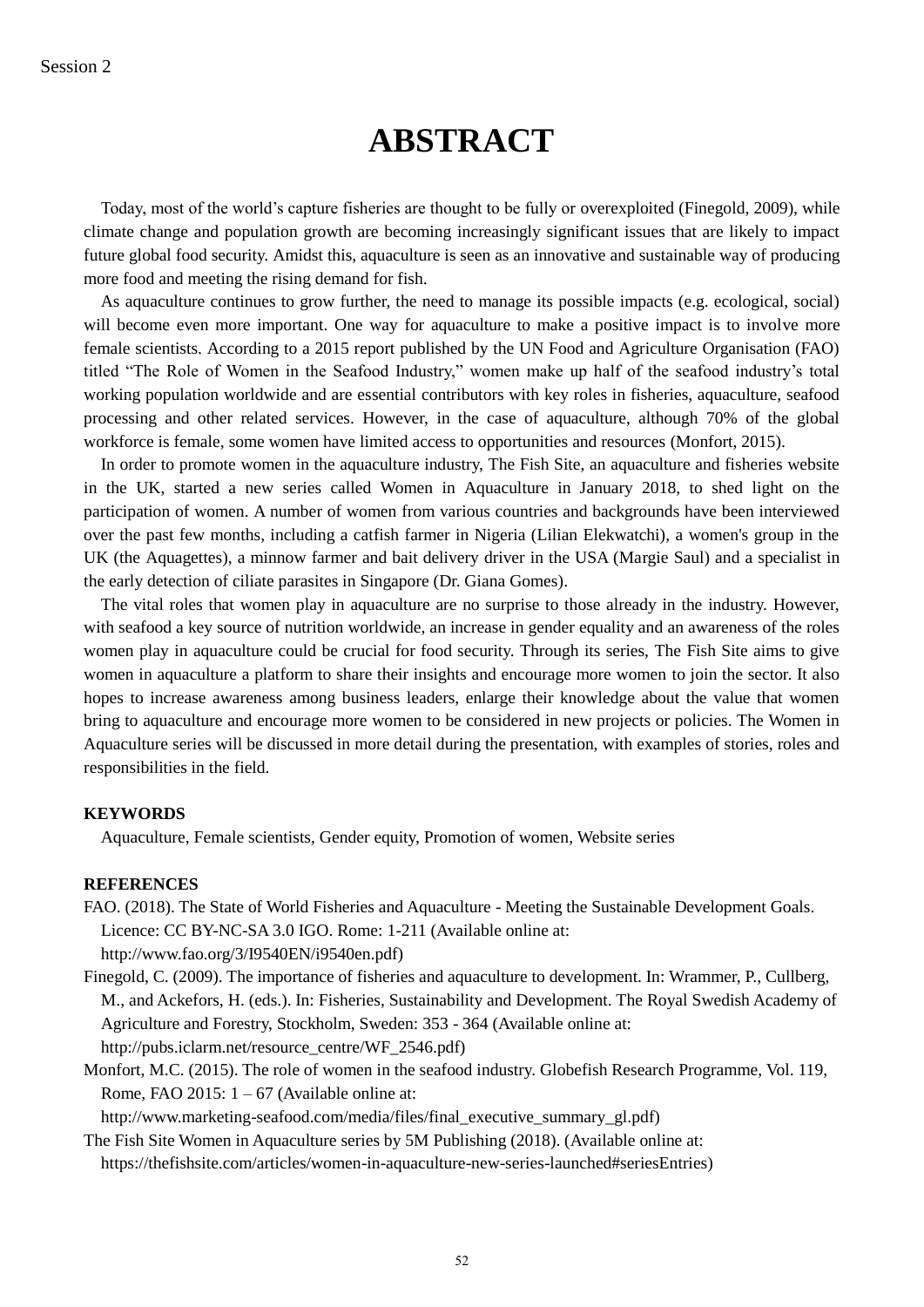



"*With most of the world's capture fisheries said to be fully exploited or overexploited, aquaculture is going to be key to meeting the demand for fish, which will continue to increase with population growth, rising incomes and increasing urbanisation*." (Finegold, 2009)



### **The Roles of Women in Aquaculture** -- Strongly associated with post-harvest sector (FAO, 2018) -- Rural Aquaculture in China (33% of workforce) -- Freshwater and Cage Culture in Indonesia and Vietnam (42 - 80%) -- Taking care of ponds, feeding fish, measuring pH, checking water quality and keep records in Thailand -- Ensuring fish availability, preserving and processing in Africa (Monfort, 2009)

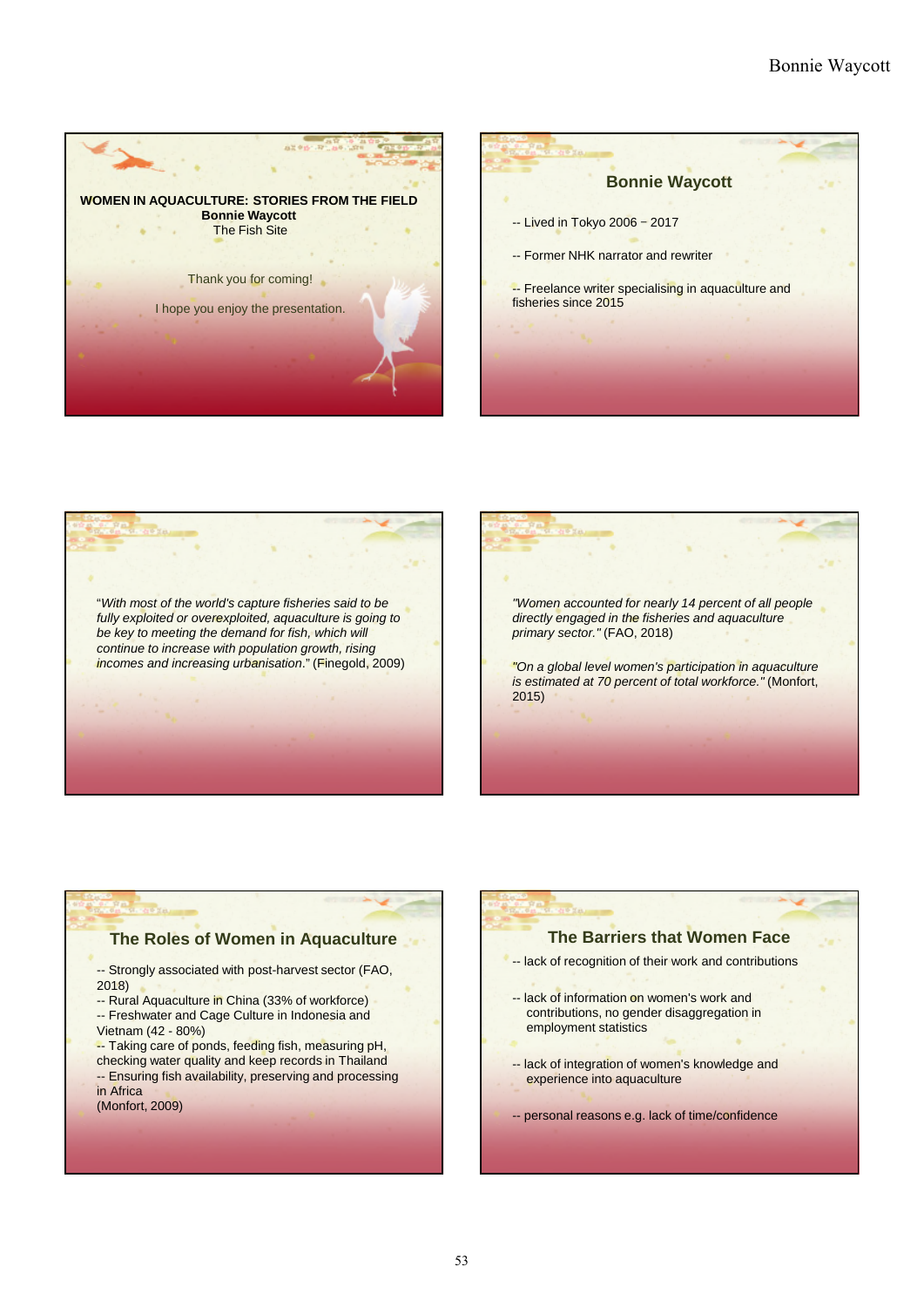









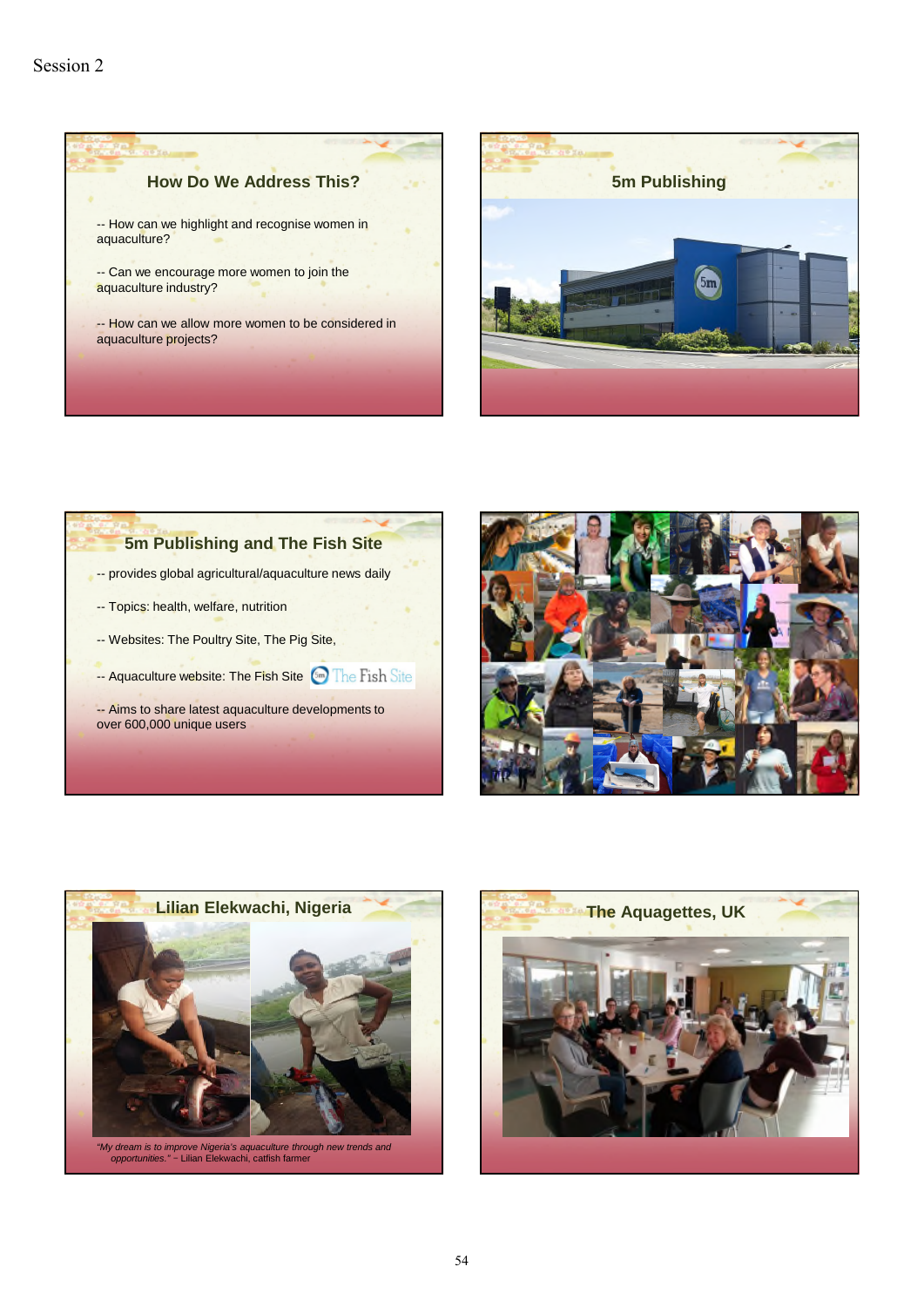